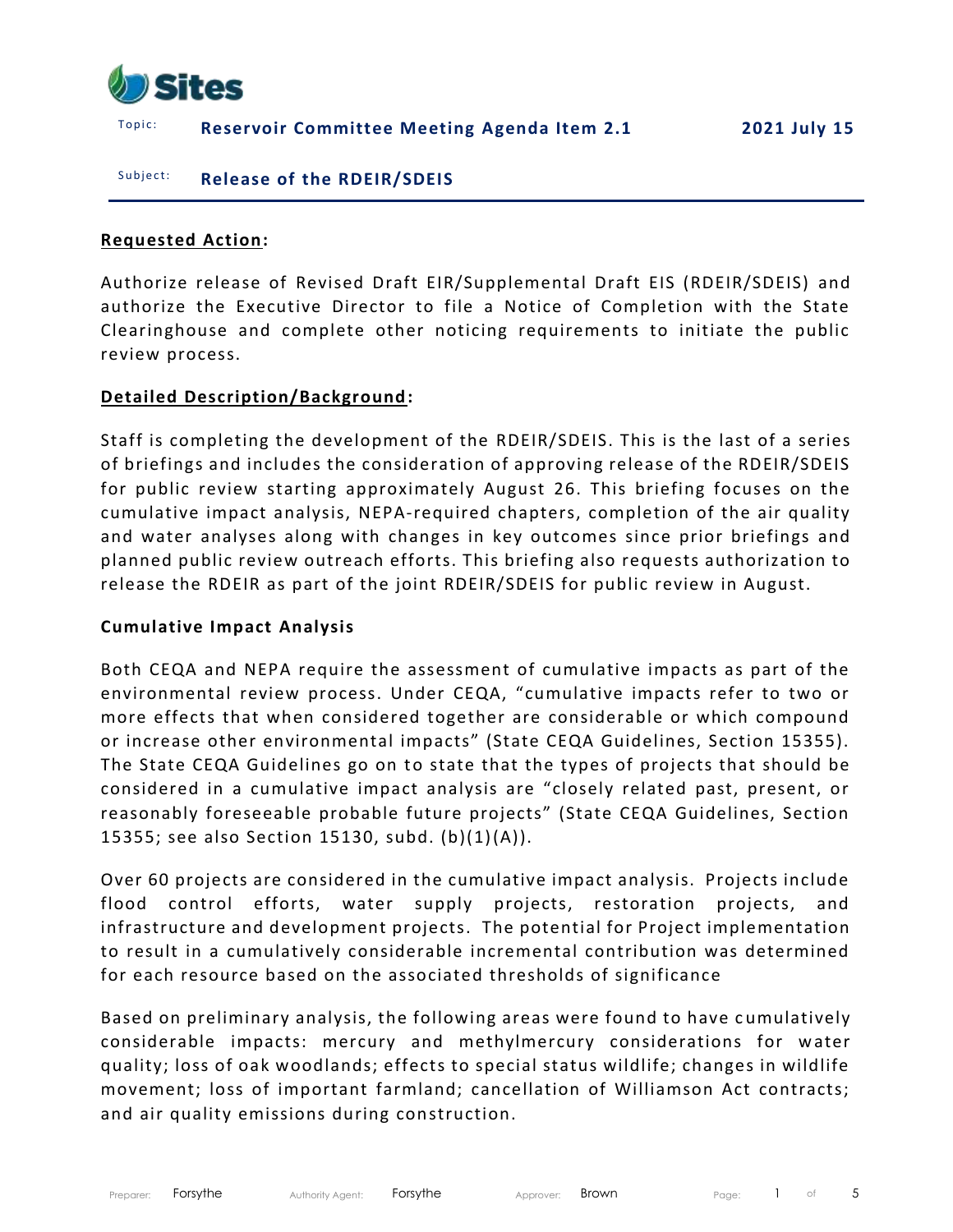### **NEPA-Required Chapters**

The RDEIR/SDEIS contains three chapters that are required under NEPA. These include the following:

- Climate Change This analysis focuses on the effects of climate change and sea level rise on the Project along with climate change effects that would potentially result from the Project. Climate change effects that would potentially result from the Project or that would worsen environmental impacts of the Project also require evaluation under CEQA.
- Indian Trust Assets The analysis of Indian Trust Assets focuses on the Project's impacts to legal interest in land, minerals, funds, rights, or other property that have been reserved by or granted to Indian tribes or Indian individuals by treaties, statutes, and Executive Orders and held by the United States in trust.
- Socioeconomics and Environmental Justice The analysis of socioeconomics is concerned with the interaction between social and economic characteristics of populations with the potential to be affected by the Project. The analysis of environmental justice seeks to identify if any population group would disproportionally be affected by the Project, with a focus on minority and low-income populations.

The key NEPA conclusions for these chapters are provided in Table 1.

| Chapter<br>(# and Title)                                 | <b>NEPA Conclusion</b>                                                                                                                                                                                                                                                                                                                                                                            |
|----------------------------------------------------------|---------------------------------------------------------------------------------------------------------------------------------------------------------------------------------------------------------------------------------------------------------------------------------------------------------------------------------------------------------------------------------------------------|
| 28, Climate<br>Change                                    | All Alts, Operations - No effect to beneficial effects as changes in<br>performance of Sites due to climate change are small                                                                                                                                                                                                                                                                      |
| 29, Indian Trust<br>Assets                               | All Alts, Construction - No effect as no Indian Trust Assets are present<br>All Alts, Operations - No adverse effect as the nature of the planned<br>work does not appear to be in an area that would impact Indian hunting<br>or fishing resources or water rights nor is the alternative on Indian trust<br>lands                                                                               |
| 30,<br>Socioeconomics<br>and<br>Environmental<br>Justice | All Alts, Construction - Substantially adverse air quality and visual<br>effects to minority communities in Colusa and Yolo counties and low-<br>income communities in Colusa County; Not adverse / beneficial effects<br>to regional economics and losses in property tax revenue; Not adverse<br>effect to agricultural economics; No effect on municipal and industrial<br>water use economics |
|                                                          | All Alts, Operations - Substantially adverse air quality effect to minority<br>and low-income populations in Colusa County; Not adverse / beneficial<br>effects to regional economics, losses in property tax revenue, and<br>agricultural economics; Beneficial effect on municipal and industrial<br>water use economics                                                                        |

|  |  |  |  |  | Table 1. Preliminary NEPA Findings for NEPA-Required Analyses |  |
|--|--|--|--|--|---------------------------------------------------------------|--|
|--|--|--|--|--|---------------------------------------------------------------|--|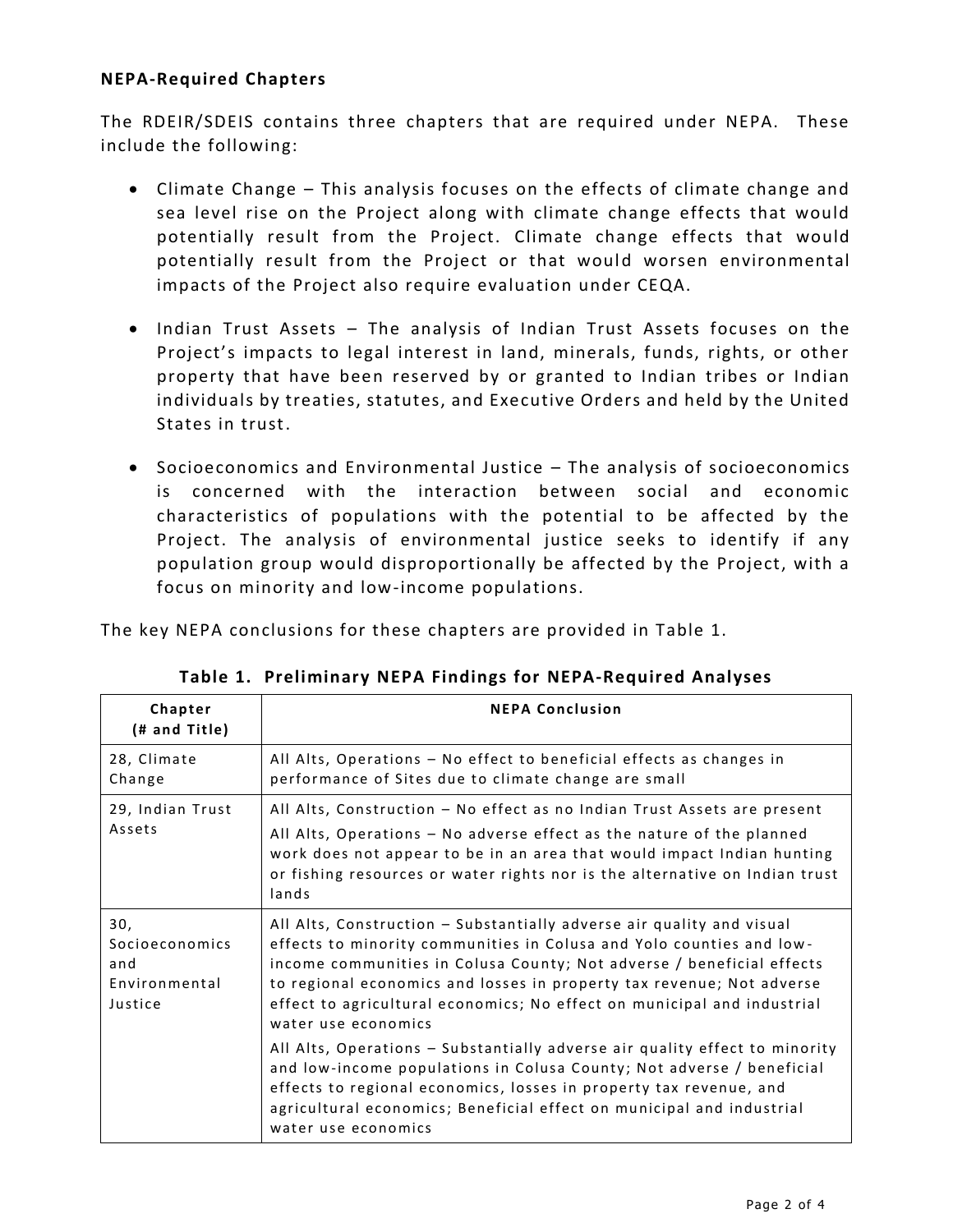|  |  |  |  |  | Table 1. Preliminary NEPA Findings for NEPA-Required Analyses |  |
|--|--|--|--|--|---------------------------------------------------------------|--|
|--|--|--|--|--|---------------------------------------------------------------|--|

| Chapter<br>(# and Title) | <b>NEPA Conclusion</b>                                                                                                                                                                                                                                                     |  |  |  |  |  |  |  |
|--------------------------|----------------------------------------------------------------------------------------------------------------------------------------------------------------------------------------------------------------------------------------------------------------------------|--|--|--|--|--|--|--|
|                          | Alt 2, Operations - Substantially adverse land use and<br>transportation/traffic effect to minority and low-income populations in<br>Colusa County                                                                                                                         |  |  |  |  |  |  |  |
|                          | Note: This table provides preliminary determinations and is not intended to be a final or<br>conclusive resolution of the NEPA findings for the Project. These determinations may change<br>as chapters undergo additional review and are revised prior to public release. |  |  |  |  |  |  |  |

# Air Quality, Water Quality, and Changes in Key Outcomes Since Prior Briefings

Staff has recently completed the air quality and water quality analyses. Table 2 provides a brief summary of the impacts requiring mitigation and significant and unavoidable impacts, if any, in these two chapters. The significant and unavoidable finding for water quality is being recommended because of the uncertainty that exists in whether the Project would result in concentrations of constituents downstream that would violate a water quality standard, and if so, the uncertainty in the Authority's ability to implement feasible mitigation that would reduce the impact to less than significant. The significant and unavoidable finding for air quality is being recommended because of the uncertainty that exists in being able to offset emissions of criteria pollutants to less-than-significant levels.

| Chapter<br>(# and Title)                                                                                                                                                                                                                                                                                                                                                                                                                                                                                                                                                                              | <b>Impacts Requiring Mitigation</b>                                                                                                                                                                                                          | <b>Significant and Unavoidable</b><br>Impacts                                                            |  |  |  |
|-------------------------------------------------------------------------------------------------------------------------------------------------------------------------------------------------------------------------------------------------------------------------------------------------------------------------------------------------------------------------------------------------------------------------------------------------------------------------------------------------------------------------------------------------------------------------------------------------------|----------------------------------------------------------------------------------------------------------------------------------------------------------------------------------------------------------------------------------------------|----------------------------------------------------------------------------------------------------------|--|--|--|
| 6, Surface Water<br>Quality                                                                                                                                                                                                                                                                                                                                                                                                                                                                                                                                                                           | All Alts - Implement mercury and<br>methylmercury control and<br>reduction measures; Evaluate metal<br>concentrations and effects in Stone<br>Corral Creek; Evaluate metal and<br>pesticide concentrations and<br>effects in the Yolo Bypass | All Alts - Increased<br>methylmercury concentrations<br>downstream of Sites Reservoir                    |  |  |  |
| 20, Air Quality                                                                                                                                                                                                                                                                                                                                                                                                                                                                                                                                                                                       | All Alts - Increase in criteria<br>pollutant for which region is<br>nonattainment during construction;<br>recreational boat emissions during<br>operations                                                                                   | All Alts - Increase in criteria<br>pollutant for which region is<br>nonattainment during<br>construction |  |  |  |
| Note: This table provides preliminary determinations and is not intended to be a final or<br>conclusive resolution of the CEQA findings for the Project. These determinations may change<br>as chapters undergo additional review and are revised prior to public release. This table also<br>only focuses on those impacts that have found to be significant and thus require mitigation<br>or are significant and unavoidable. It is not intended to provide a comprehensive summary<br>of the Project's impacts. Additional impacts will be discussed and addressed in the<br>respective chapters. |                                                                                                                                                                                                                                              |                                                                                                          |  |  |  |

|  |  | <b>Table 2. Preliminary CEQA Findings for Air Quality and Water Quality</b> |  |  |  |  |  |  |  |  |  |
|--|--|-----------------------------------------------------------------------------|--|--|--|--|--|--|--|--|--|
|--|--|-----------------------------------------------------------------------------|--|--|--|--|--|--|--|--|--|